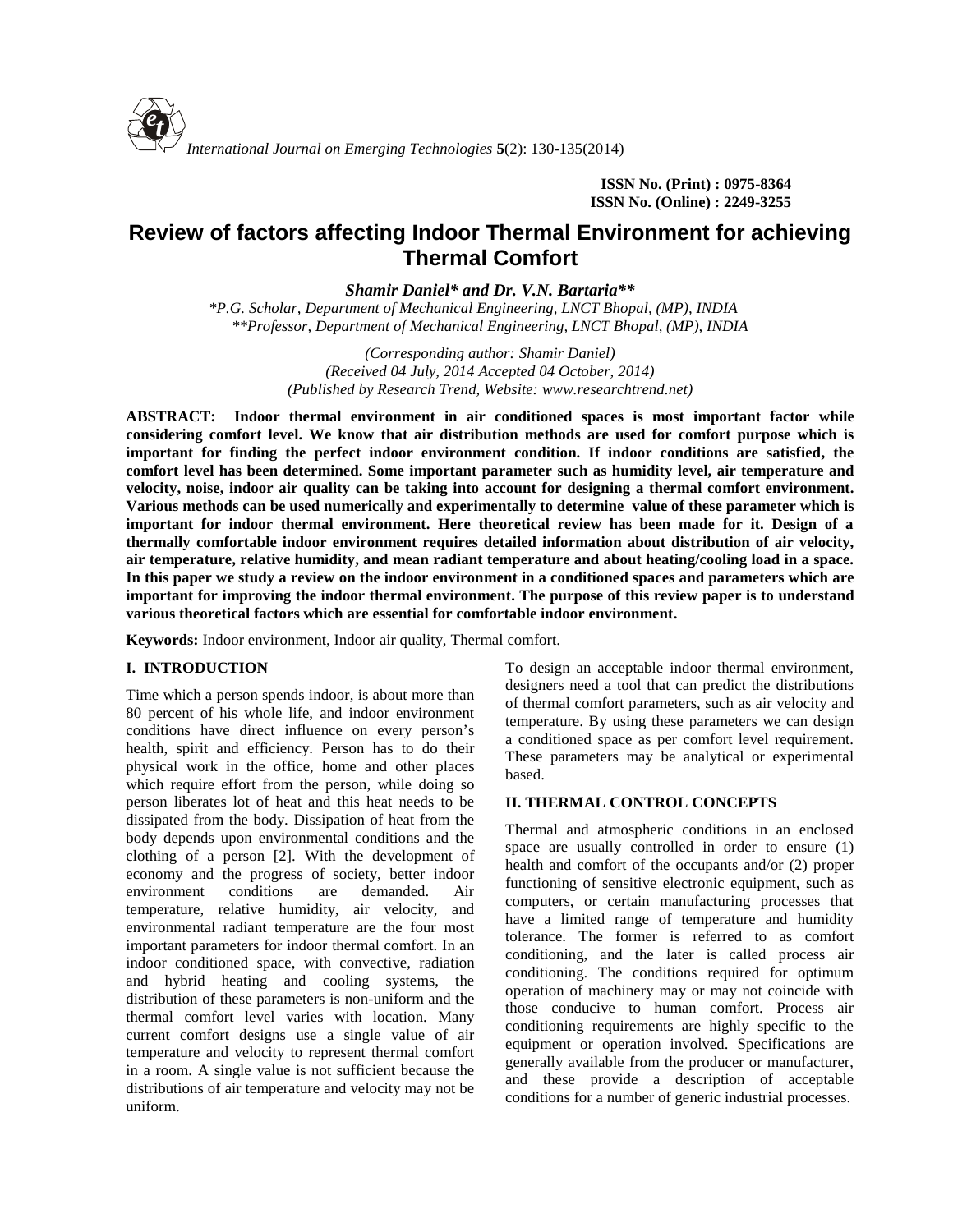Once the necessary conditions for process or machinery operation are established, attention must be paid to providing acceptable comfort, or at least relief from discomfort or physiological stress, for any people who is also occupying the space. Although human beings can be considered very versatile "machines" having the capacity to adapt to wide variations in their working environment while continuing to function, their productivity does vary according to the conditions of their immediate environment. Benefits associated with improvements in thermal environment and lighting quality include: Increased attentiveness and fewer errors, Increased productivity and improved quality of products and services, Lower rates of absenteeism and employee turnover, Fewer accidents, Reduced health hazards such as respiratory illnesses. Indeed, in many cases, air conditioning costs can be justified on the basis of increased profits. The widespread availability of air conditioning has also enabled many U.S. companies to expand into the Sun Belt, which was previously impractical [3]. Air conditioning and electric lights have eliminated the need for large windows, which provided light and ventilation in older commercial and institutional buildings. Although windows are still important for aesthetics, day lighting, and natural ventilation, windowless interior spaces may now be used to a much greater extent. Air conditioning allows for more compact designs with lower ceilings, fewer windows, less exterior wall areas, and less land space for a given enclosed area. Conditioned air, which is cleaner and humidity controlled, contributes to reduced maintenance of the space. As a testament to the importance placed on air conditioning, over one-third of the entire U.S. population presently spends a substantial amount of time in air-conditioned environments. And all of this represents growth since

the commercialization of refrigeration cooling in the early 1950s. On the other hand, this improvement in comfort has come about at the expense of greater equipment installation, maintenance, and energy costs. A substantial portion of the energy consumed in buildings [1] is related to the maintenance of comfortable environmental conditions. In fact, approximately 20 percent of the total U.S. energy consumption is directed toward this task. But this doesn't have to continue to be the case. With an understanding of the factors that determine comfort in relation to climate conditions, designers may select design strategies that provide human comfort more economically. Thus, prior to investigating the energy consuming mechanical systems in buildings, we will begin by discussing the concepts of human comfort. Besides being aesthetically pleasing, the human environment must provide light, air, and thermal comfort. In addition, proper acoustics and hygiene are important. Comfort is best defined as the absence of discomfort. People feel uncomfortable when they are too hot or too cold, or when the air is odorous and stale. Positive comfort conditions are those that do not distract by causing unpleasant sensations of temperature, drafts, humidity, or other aspects of the environment. Ideally, in a properly conditioned space, people should not be aware of equipment noise, heat, or air motion. The feeling of comfort or, more accurately, discomfort is based on a network of sense organs: the eyes, ears, nose, tactile sensors, heat sensors, and brain. Thermal comfort is that state of mind that expresses satisfaction with the thermal environment. (ASHRAE Standard 55). It is thus the condition of minimal stimulation of the skin's heat sensors and of the heat sensing portion of the brain.



**Fig. 1.**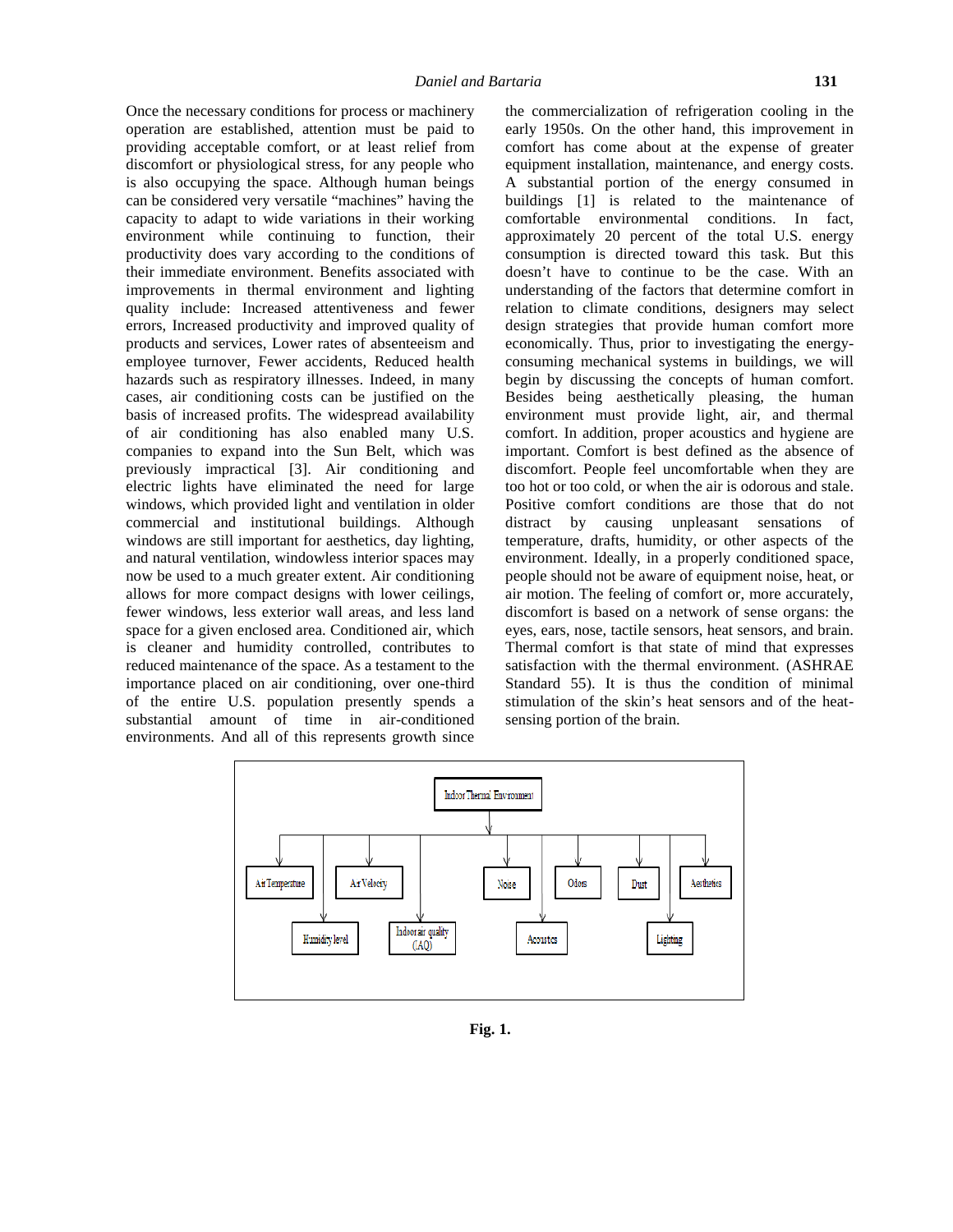The environmental conditions conducive to thermal comfort are not absolute, but rather vary with the individual's metabolism, the nature of the activity engaged in, and the body's ability to adjust to a wider or narrower range of ambient. For comfort and efficiency, the human body requires a fairly narrow range of environmental conditions compared with the full scope of those found in nature. Figure1 shows a few factors that affect humans pleasantly or adversely.

#### **III. HUMAN PHYSIOLOGY**

The sense of touch tells whether objects are hot or cold, but it can be misleading in telling just how hot or cold they are. The sense of touch is influenced by how rapidly the objects conduct heat to or from the body than by the actual temperature of the objects. Thus, steel feels colder than wood at the same temperature because heat is conducted away from the fingers more quickly by steel than by wood. Another example, consider the act of removing a pan of biscuits from an oven. Our early childhood training would tell us to avoid touching the hot pan, but at the same time, we would have no trouble picking up the biscuits themselves. The pan and biscuits are at the same temperature, but the metal is a better conductor of heat and may burn us. As this example illustrates, the sensors on our skin are poor gauges of temperature, but rather are designed to sense the degree of heat flow.

**Heat.** By definition, *heat* is a form of energy that flows from a point at one temperature to another point at a lower temperature. There are two forms of heat of concern in planning for comfort: (1) sensible heat and (2) latent heat. The first is the one we usually have in mind when we speak of heat [16].

**Sensible Heat.** Sensible heat is an expression of the degree of molecular excitation of a given mass. Such excitation can be caused by a variety of sources, such as exposure to radiation, friction between two objects, chemical reaction, or contact with a hotter object. When the temperature of a substance changes, it is the heat content of the object that is changing. Every material has a property called its specific heat, which identifies how much its temperature changes due to a given input of sensible heat. The three means of transferring sensible heat are radiation, convection, and conduction. All bodies emit thermal radiation. The net exchange of radiant heat between two bodies is a function of the difference in temperature between the two bodies. When radiation encounters one of three things happens: (1) the radiation continues its journey unaffected (in which case it is said to be transmitted), (2) it is deflected from its course (in which case it is said to be reflected), or (3) its journey comes to an end (and it is said to be absorbed). Usually, the response of radiation to a material is some combination of transmission, reflection, and absorption.

The radiation characteristics of a material are determined by its temperature, emissivity (emitting characteristics), absorptive, reflectivity, and transmissivity. Conduction is the process whereby molecular excitation spreads through a substance or from one substance to another by direct contact. Convection occurs in fluids and is the process of carrying heat stored in a particle of the fluid to another location where the heat can conduct away [16].

**Latent Heat.** The heat transfer mechanisms of radiation, conduction, and convection are elaborated on in Heat that changes the state of matter from solid to liquid or liquid to gas is called latent heat. The latent heat of fusion is that which is needed to melt a solid object into a liquid. A property of the material, it is expressed per unit mass (per pound or per kilogram). The latent heat of vaporization is the heat required to change a liquid to a gas. When a gas liquefies (condenses) or when a liquid solidifies, it releases its latent heat [16].

### **IV. LITERATURE REVIEW**

Yang Ming, Yuan Dongsheng and Ren Xiaoli, simulated the temperature and velocity distribution of air-conditioning office with different air-supply velocity by using a software Airpak. The air -supply velocity less than 0.2m/sec does not causes discomfort to human body, while keeping the inlet temperature constant at 17 deg centigrade. Thus providing the upper limit of the velocity which cause discomfort. The conclusion showed the relationship of air-supply velocity with indoor temperature and airflow field. It's also evaluated the design effect by using the energy utilization coefficient. It provides the theory for designing more reasonable planning working area, and for optimizing the airflow organization [4].Essam E. Khalil, evaluates the current status, future requirements and expectations to design an optimal HVAC airside system that provides comfort and air quality in the air conditioned spaces with efficient energy consumption. It proposed that experimental investigations should be considered in the new trend for studies and research work, for validating the numerical tools and also for building a complete database of airflow characteristics in the air-conditioned spaces. But with the vast progress of computers and the advancement in computer technology and associated computer software, the artificial intelligence technique will be a competitor candidate to the experimental and numerical techniques. Hence it reveals that there is greater scope for further research with the advancement of computer technology [5]. Kana Horikiri, Yufeng Yao and Jun Yao, performed the validation study of airflow in an empty room with three convection modes.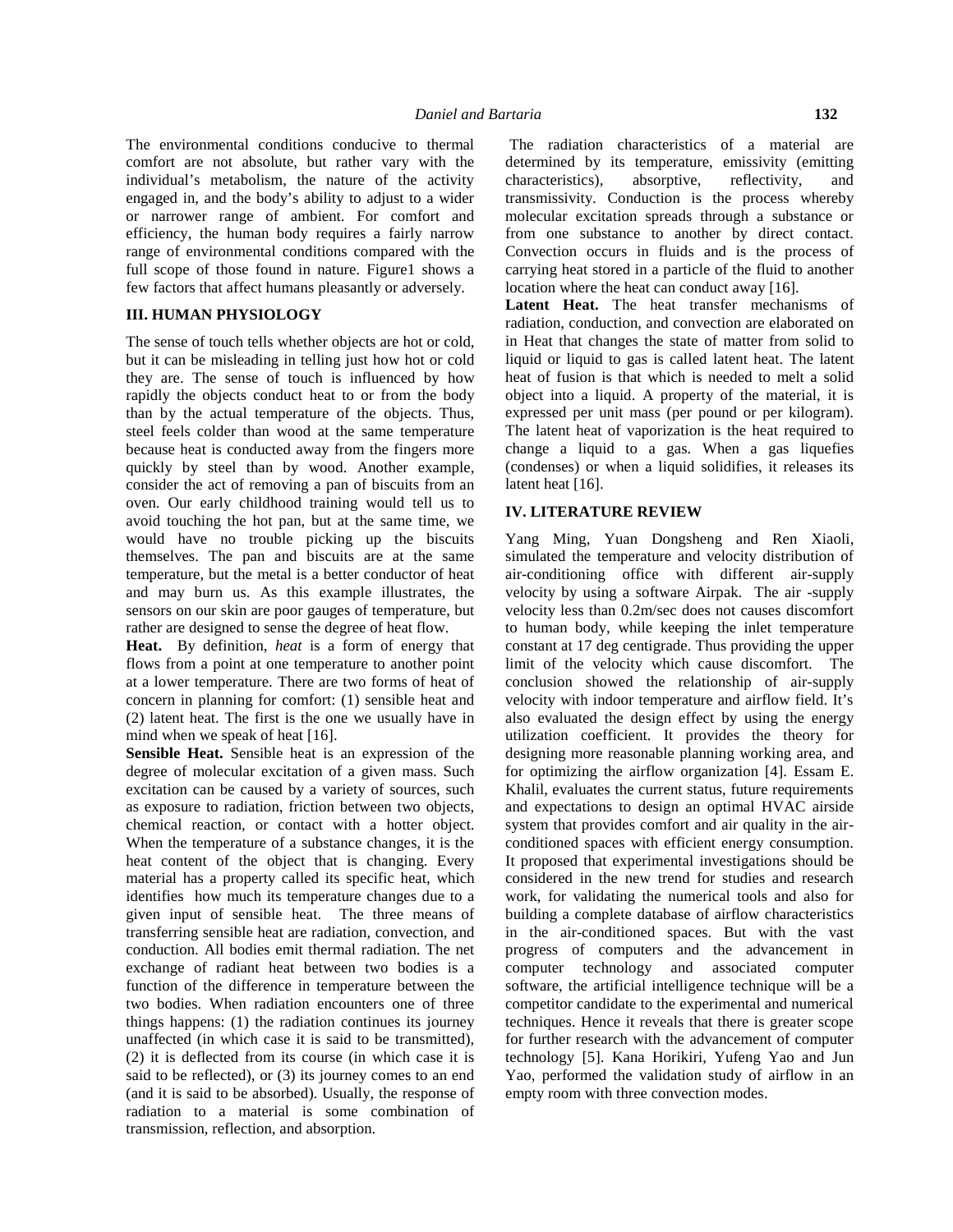Numerical simulation of airflow inside an empty room has been carried out for a forced convection, a natural convection and a mixed convection respectively, by using a computational fluid dynamics approach of solving the Reynolds-averaged Navier-Stokes fluid equations. Two-dimensional model was studied first; focusing on the grid refinement, the mesh topology effect, and turbulence model influences. It was found that structured mesh results are in better agreement with available experimental measurements for all three scenarios.

Further study using a three dimensional model has shown very good agreements with test data at measuring points. It also revealed that a 3-dimensional model provides more accurate results that a 2 dimensional model though the time consumed in 3 dimensional model is more, but with the advancement of computer technology, the computational time is constantly reducing thus leading researchers to model more complex situations [6]. Manoj Arya , Rajput. S.P.S, focused on maintaining indoor air quality in industrial buildings. The humidity level inside the industrial building was considered as an important factor affecting the thermal comfort and Indoor Air Quality (IAQ). It analyses how the natural ventilation criteria is affected by various factors in the industrial building for comfort of workers and staff. It was analyzed that for an industrial room of height 22 meters, velocity of 0.5m/sec is required for temperature range from 17 degree centigrade to 26 degree centigrade. It was concluded that for controlling industrial environment, stack monitoring and ambient air monitoring is necessary, and this is done by time to time for controlling pollutant and maintaining the indoor air quality in industrial room [7]. Tsao *et al.,* studied that Indoor air distribution has a great impact on people's thermal sensation. How to remove excessive heat is an important issue to create thermally comfortable indoor environment. To remove extra heat effectively they used dynamic CFD approach to study effect of an air supply guide vane having swinging periodic motion on the indoor air distribution within the model room. Streamline and temperature contours were plotted to analyze the results, it was found that there were two to three vortices formed and the swirling action was able to help the vortices of higher temperature to reduce to the minimum level [8]. Shobha Lata Sinha, used control-volume method to simulate the indoor air flow using Lam-Bermhorst Low-Reynold-number K-epsilon turbulence model. Steady and two dimensional flow was considered. It used Power law scheme to discretise the convective/diffusive terms. It considered two cases with different inlet and outlet conditions. The inlet port position was kept same while the outlet port position was changed. Temperature was found to be almost uniform in the recirculation zones. Sharper temperature gradient were observed near the walls [9].

Shankar, reviewed the application of Computer Fluid dynamics for optimization of air conditioning equipment. CFD simulation can be used as an effective and economical tool to provide valuable guidance for practical improvements to the processing air conditioning systems in industrial buildings. Outstanding air-conditioning systems help to improve indoor air environment. DOAS and ICTHS realize the independent control of temperature and humidity, and ensure that indoor terminal devices (e.g., FCU, CC) operate in dry condition. The new-style air supply modes either possess prominent potential of energy saving or can provide a comfortable and healthy indoor air environment or both of them. Therefore, it could be concluded that comfort, health and energy saving are recent research topics and provides a new path for air conditioning in future. However, usually there is a contradiction among comfort, health, and energy saving. Current air-conditioning techniques need to be improved further, and new air-conditioning techniques are expected to be proposed soon [10]. Yan Huo, Ye Gao and Wan-Ki Chow, studied the location of diffuser on airflow field in an office. Air conditioning of an office was simulated numerically by Computational Fluid Dynamics (CFD) software - Fire Dynamics simulation (FDS). It used Large Eddy Simulation (LES) model. The results of simulation and experiment were compared. Most of the results agreed well. Supply air rate and exhaust air rate were kept constant and the effect of different locations of diffuser were analyzed, It was found that when the diffuser was at the lower part of the office, the different locations effect on temperature distribution on the office was not apparent. But when the diffuser was placed at an elevated height there was considerable change in temperature distribution in the office. It concluded that influence of diffuser with height is more obvious than with locations at a certain height to the temperature [11]. Zhang *et al.,* studied the performance of under floor air supply ventilation in a typical office environment with a partition wall using Computational fluid dynamics. Assessment was done in terms of thermal comfort and indoor air quality with the use of validated computer model. The results indicate that partitions may significantly affect airflow and performance of under floor air supply ventilation system. Presence of gap above the partition wall improves air distribution owing to less air recirculation in upper zone. Location of the partition and the office layout including headroom are key factors which need further investigation [12]. Alexander *et al.,* assessed the modeling requirements and accuracy of computational fluid dynamics using Reynolds-Averaged Navier-Stokes equations for forced, free and mixed convection flows in a building enclosures.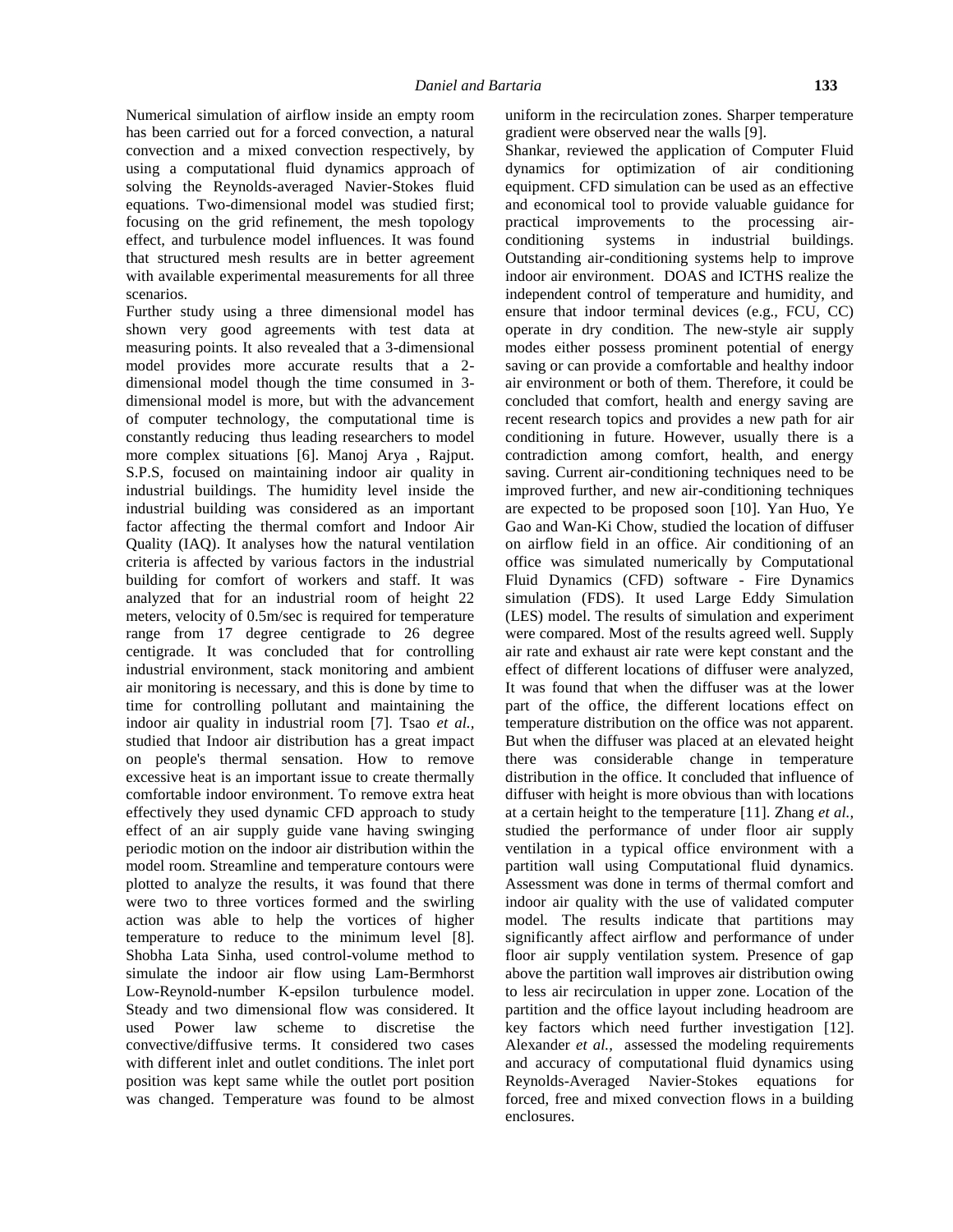The increasing use of computational fluid dynamics to model the air circulation and temperature environment inside rooms of residential and office buildings to gain insight into the relative energy consumption of various HVAC systems for cooling/heating for climate control and thermal comfort. To analyze an accurate simulation of turbulent flow and heat transfer is required. It clearly stated that large eddy simulation or Direct Numerical simulation of Navier-stokes equation is computationally intensive and expensive for simulation of this kind.

Vast majority of computational fluid dynamics simulations employ RANS equations in conjunction with a turbulence model. To access modeling requirements, mesh, numerical algorithm, turbulence model etc. for accurate simulation. It performed simulations on a number of meshes of different density. In particulate two cases were considered for which experimental data were available, first airflow and heat transfer in naturally ventilated room and second airflow and temperature distribution in an atrium. a good agreement with experimental data and computations of other investigators is obtained. In summary, it is demonstrated that computational fluid dynamics can model the flow field and heat transfer in building enclosure quite accurately with proper choice of mesh density and turbulence model [13]. Buratti *et al*., investigated the wind forced natural ventilation rates of an office as observed with tracer decay method both with an experimental and numerical procedure. Experimental data were used to validate numerical method. Tracer gas concentration decay method was employed to evaluate age of air in an office room. Natural ventilation was created by opening the window and door of the office. Four different conditions of natural ventilation were considered for door and window opening. It calculated the mean age of air linking to ventilation efficiency.  $CO<sub>2</sub>$  was used as a tracer gas. Measurements were done in two campaigns, in January and October. The decay method was employed to evaluate variation of tracer gas concentrations with time. The local mean age of air was calculated through tracer gas measurements and numerical simulations, then the uncertainty of local mean age of air was estimated [14]. David *et al.,* studied the numerical and experimental analysis for an air-conditioning energy saving mechanism. It studied how Regional air conditioning mechanism can control the airflow in a room for the purpose of achieving individual thermal comfort zone. Thus each staff in a different area of location can satisfy with his/her local environment and also significantly contribute to energy saving issue of the cooling load. A symmetrical two dimensional standard model was applied. The experimental data were used to validate the computational fluid dynamics model . It was found that CFD simulation results were in good agreement with experimental data.

It concluded that the regional air-conditioning mechanism can be successfully established contributing to reduced energy consumption while satisfying the occupant's demand for thermal comfort [15].

**Thermal Comfort:** Energy saving remains a vital issue amid the increasing environmental problems. Heating, ventilation and air conditioning (HVAC) system has one of the major contributions to the global energy consumption. For hot-climate countries, the application of cooling systems is important for occupants to fulfill their desired indoor thermal comfort. Human comfort temperature is at  $22 \sim 26^{\circ}$ C and the air speed is  $0.2 \text{m/s}$ at its highest level [2]. Passive cooling and active cooling are the two main types of cooling systems. Passive cooling includes the application of natural processes and passive technologies without the usage of a conventional cooling system. Natural processes involve convection, evaporation and radiation in removing heat while passive technologies utilize building envelops design. Conversely, active cooling requires energy or a power source to provide the cooling effect. The efficiency of cooling systems needs to be emphasized, especially when energy consumption is taken into consideration. Therefore, effective cooling techniques should be studied to improve the current cooling systems. The popularity of air conditioning systems has grown works. The conclusion of this review is presented in due to increased demand for better indoor. Air conditioning is becoming essential in many types of buildings such as offices, airports, factories, halls, auditoriums, libraries, shopping malls, houses etc.

#### **V. CONCLUSION**

If comfort is the control target, the main goal is to maintain fixed conditions. Present review research works focuses mainly on the relationship between energy saving and changes in environmental conditions, including temperature, air velocity and humidity. Locations of air intake and exhaust ports greatly affect indoor air distribution. The efficiency of the air-conditioning system also has a significant impact. Therefore, understanding the relationship between the locations of the intake and exhaust ports and thermal comfort will provide a useful system to design a comfortable indoor thermal environment. Experimental setups requires huge amount of cost and time, though the results are accurate within the boundary conditions involved, the simulation technique helps in evaluating and analyzing the indoor environment condition on a virtual platform, thus reducing the time, cost and effort involved while using experimental setup. Thus Thermal simulation is crucial to minimize energy costs as simulation creates a "virtual" data and provides detailed 3D visualization of airflow and temperature at every point throughout the room.